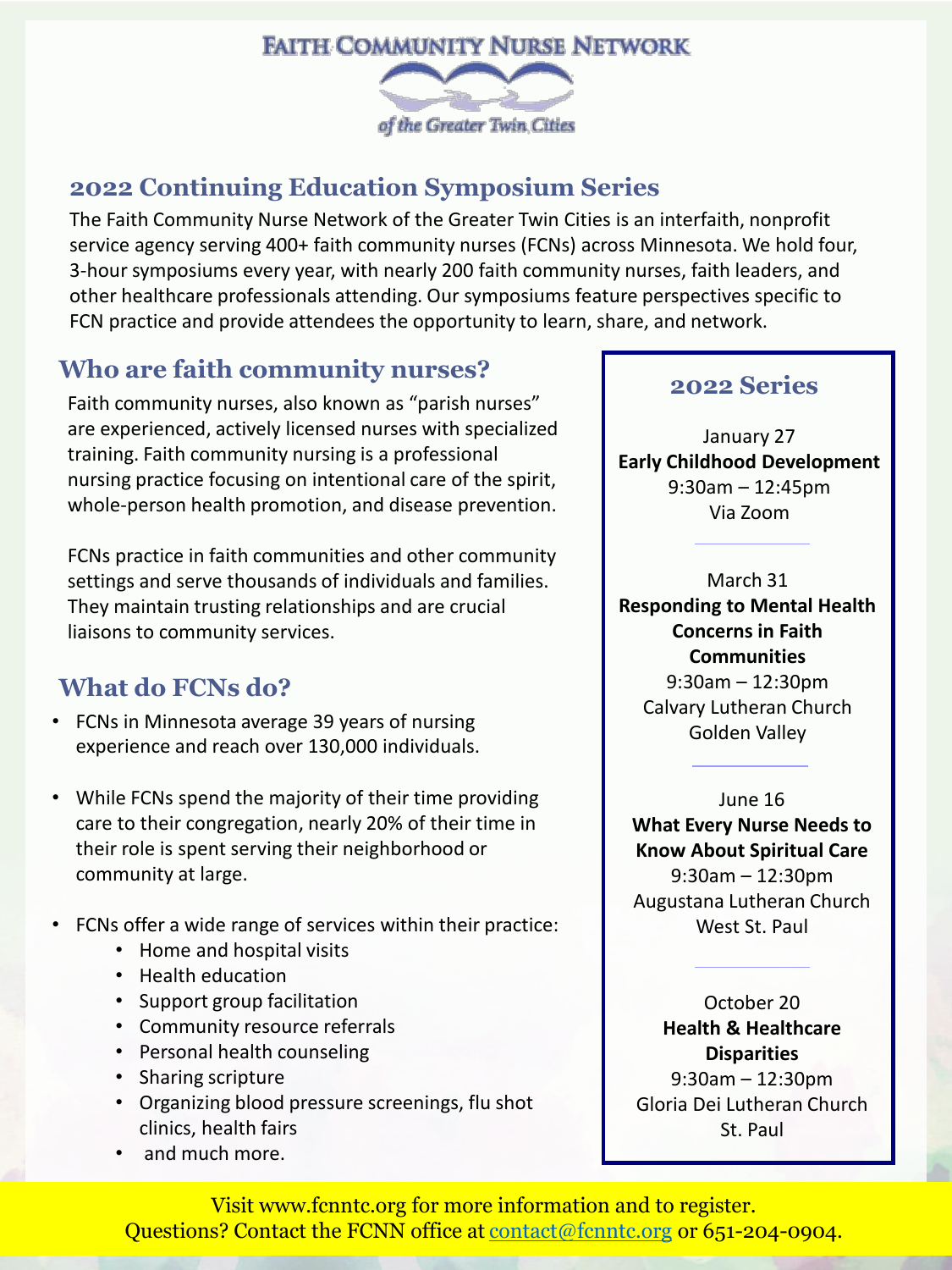#### **Become a Sponsor**

We invite you to join FCNN as a sponsor at our 2022 Continuing Education Symposium Series. As a sponsor, you have a unique opportunity to connect with FCNs who serve hundreds of individuals and families of various backgrounds and across the lifespan. Marketing activities will reach 400+ FCNs who are part of our Network. In addition, 200+ supporters will receive promotional materials.

| <b>Program Levels &amp; Benefits</b>                                                                                         | <b>Annual Partner</b><br>$$10,000+$<br>4-6 each year | <b>Partner</b><br>\$1500<br>1 available at each<br>program | <b>Sponsor</b><br>\$250<br>10-12 available at<br>each program |
|------------------------------------------------------------------------------------------------------------------------------|------------------------------------------------------|------------------------------------------------------------|---------------------------------------------------------------|
| Interact with attendees during check-<br>in, breaks, and closing                                                             |                                                      |                                                            |                                                               |
| Listing in virtual exhibit hall, including:<br>name, logo, description, top services,<br>link to website, and contact person |                                                      |                                                            |                                                               |
| Verbal acknowledgment at start of<br>program                                                                                 |                                                      |                                                            |                                                               |
| 8-foot display table in or adjacent to<br>auditorium                                                                         |                                                      |                                                            |                                                               |
| Full page ad in program                                                                                                      |                                                      |                                                            |                                                               |
| 5-minute remarks to attendees                                                                                                |                                                      |                                                            |                                                               |
| 2 email marketing blasts to FCNN email<br>list                                                                               |                                                      |                                                            |                                                               |
| Free registration for four<br>representatives                                                                                |                                                      |                                                            |                                                               |
| Agency name and logo displayed in all<br>marketing materials and registration<br>form                                        |                                                      |                                                            |                                                               |
| Acknowledgment on social media<br>before and after event                                                                     |                                                      |                                                            |                                                               |
| Logo and link featured on symposium<br>webpage & sponsor webpage                                                             |                                                      |                                                            |                                                               |
| Free registration for two<br>representatives                                                                                 |                                                      |                                                            |                                                               |
| Quarter page ad in program                                                                                                   |                                                      |                                                            |                                                               |